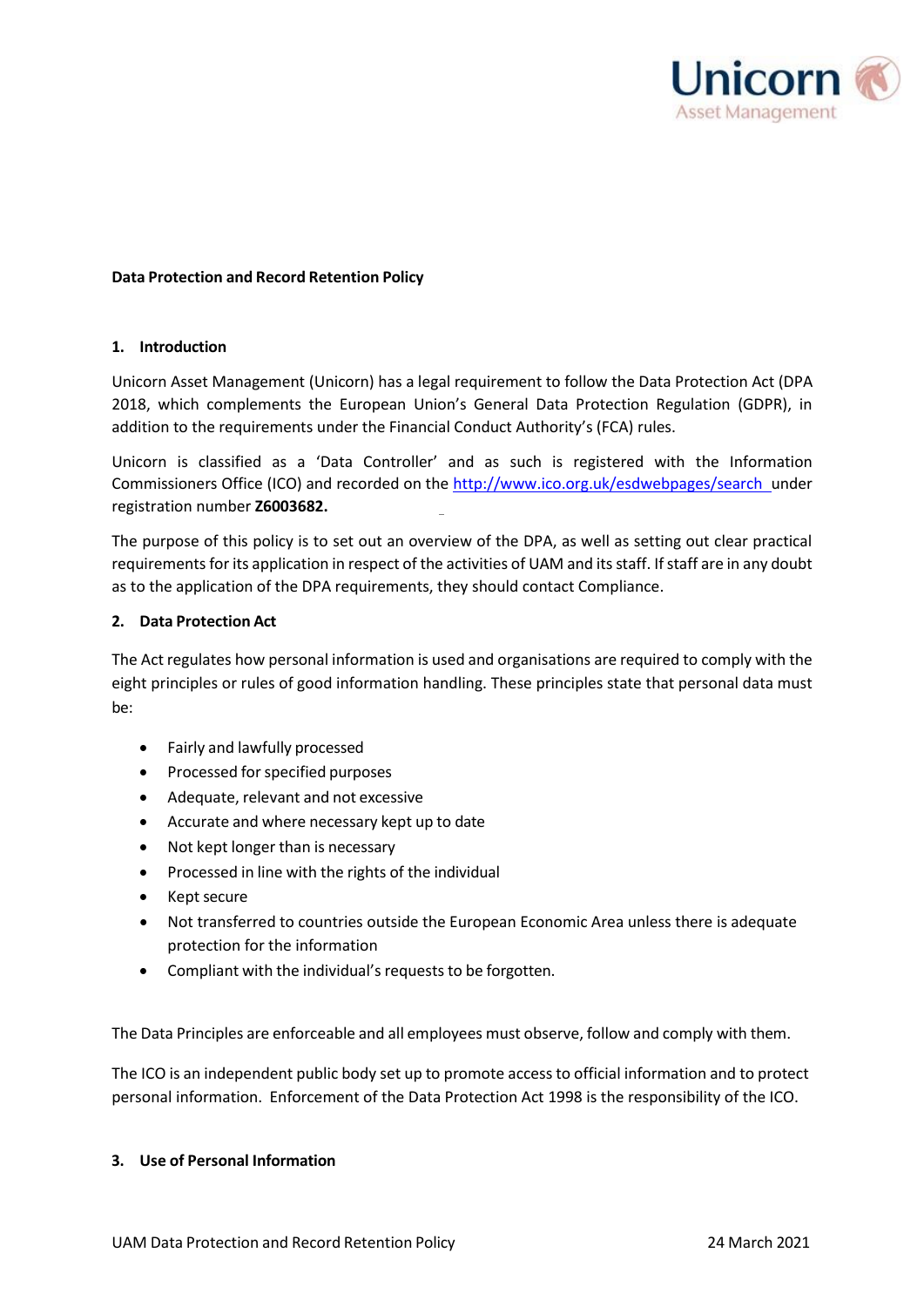Personal information must be used fairly and lawfully and this is one of the fundamental provisions of the Act. Individuals must be informed for what purpose(s) their personal information is being used. It is important that the use of personal information does not contravene any other laws.

When obtaining personal information, organisations must inform individuals of:

- the name of the business or organisation
- the purpose for which their information will be used
- any other information needed to ensure the use of their personal information is fair

Individuals must be told that they have a right to access their information and have it corrected if it is factually inaccurate. If the information is likely to be used in a way that a person might not expect, this must be disclosed. For example, if the information may be passed to other organisations or if it might be put on file at credit reference agencies.

Similarly, if the individual had been told that they would only receive direct marketing about a firm's own products and services, that firm must not pass the individual's details to another organisation. It is acceptable to send a brochure about similar products to a customer unless they had objected to being sent marketing material.

Typically, it is not permitted to passindividuals' information to another business or organisation unless they have been told this will happen. The exceptions to this are:

- Disclosure to the police if notifying the individual would be likely to prejudice the investigation or prevention of a crime
- Disclosures can also be made if they are necessary for a court case or to obtain legal advice

# **4. Subject Access Rights**

This gives individuals the right to obtain information held about them and includes:

- Whether the organisation, or someone on its behalf, is processing personal information about them
- The information that is being processed, why it is being processed and to whom it may be disclosed
- Receiving a copy of the personal information about them
- The sources of the information

To obtain these details, an individual must send a written or an electronic request, known as a '**subject access request'.** In cases of doubt, the recipient of **subject access request is entitled to ask for proof of identity before responding and any** additional information that might be needed to respond.

The response to a **subject access request must be sent** as soon as possible; in any event no later than forty days after receiving the request. This timescale does not commence until any additional required details have been received. Information must be supplied in a permanent format (computer printout or letter or form) agreed otherwise. If it is not possible in this format, or it can be demonstrated that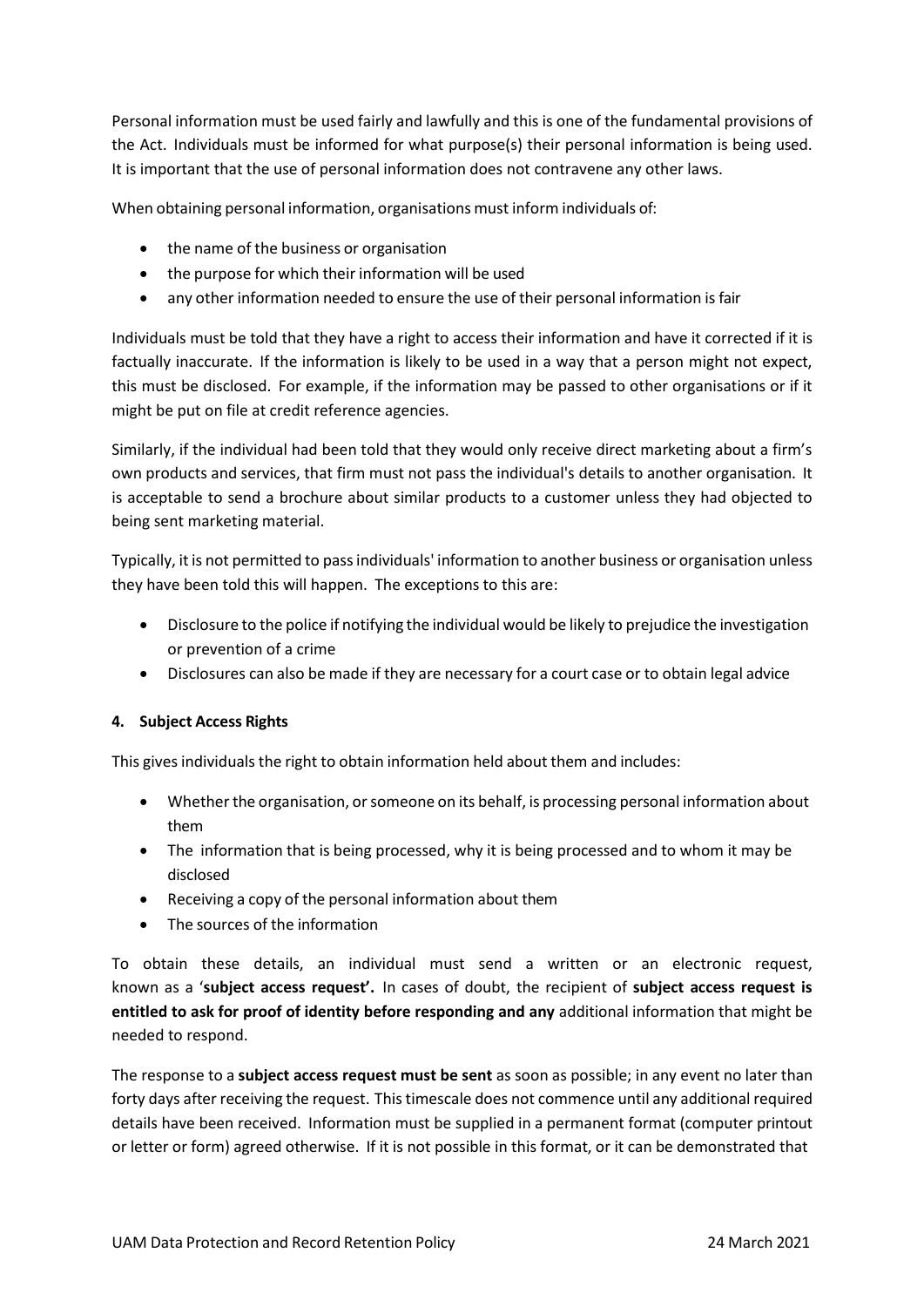it will involve a "disproportionate effort", access must be provided in another way. The information must be clear; i.e. no jargon.

All Data Subject Access Requests should be addressed to the Data Protection officer

By post to

First Floor Office Preacher's Court The Charterhouse Charterhouse Square London EC1M 6AU

Or by email to

### [DPO@unicornam.com](mailto:DPO@unicornam.com)

In the event that such a request is received, you must ensure that it is immediately forwarded on to **the Compliance Officer for consideration.**

### **5. Staff Requirements**

All data relating to personal information, whether customers or employees must be processed and stored in compliance with Data Protection Act legislation. This includes ensuring that the details are kept confidential and are stored securely.

Data must be kept no longer than is necessary and must also be held and maintained in line with FCA or other regulatory requirements. Disposal of data must also be in a secure and compliant manner.

The majority of information is securely held electronically, but where any client and company confidential data is captured in hard copy it should be securely stored in a lockable cabinet or pedestal. Additionally, computer monitors should be locked when a staff member will be losing sight of their PC to prevent unauthorised access to logged in machines.

#### **6. Breaches**

Breaches of Data Protection procedures and requirements may be discovered in a number of ways including:

- through normal business processes/daily routine
- findings of a Compliance Monitoring Test
- a complaint or communication from a customer
- an inspection during a third party visit
- as a result of a visit or investigation by the FCA